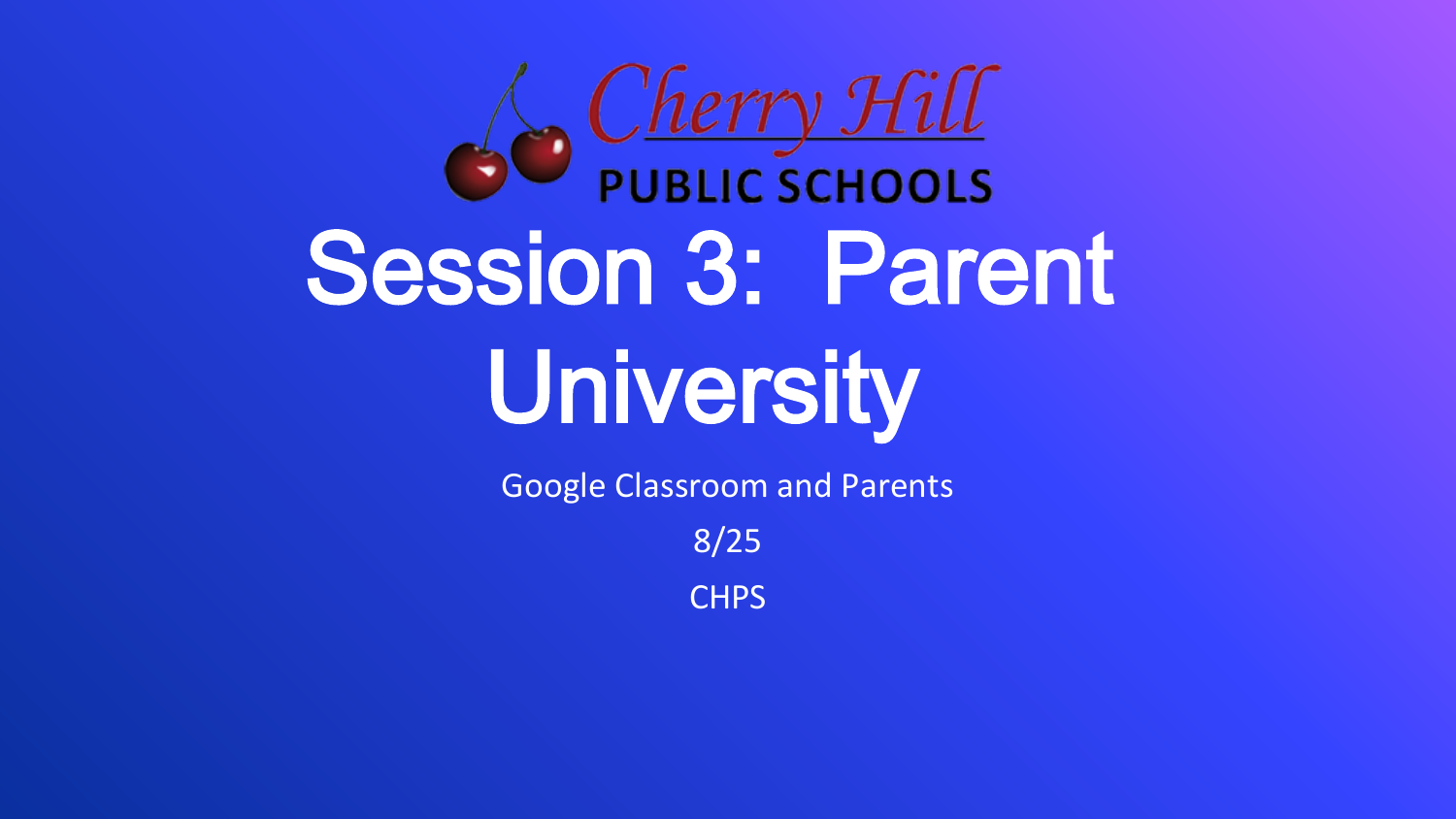### What is Google Classroom?

- Google Classroom is a class-organization platform that incorporates Google's core G Suite (Google Docs, Sheets, Slides, Drive, and other Google products) so students can access everything they need for a class, including homework assignments, group projects, and files.
- It is designed for organization and collaboration.
- **Classroom** saves time and paper, and makes it easy to create classes, distribute assignments, communicate, and stay organized.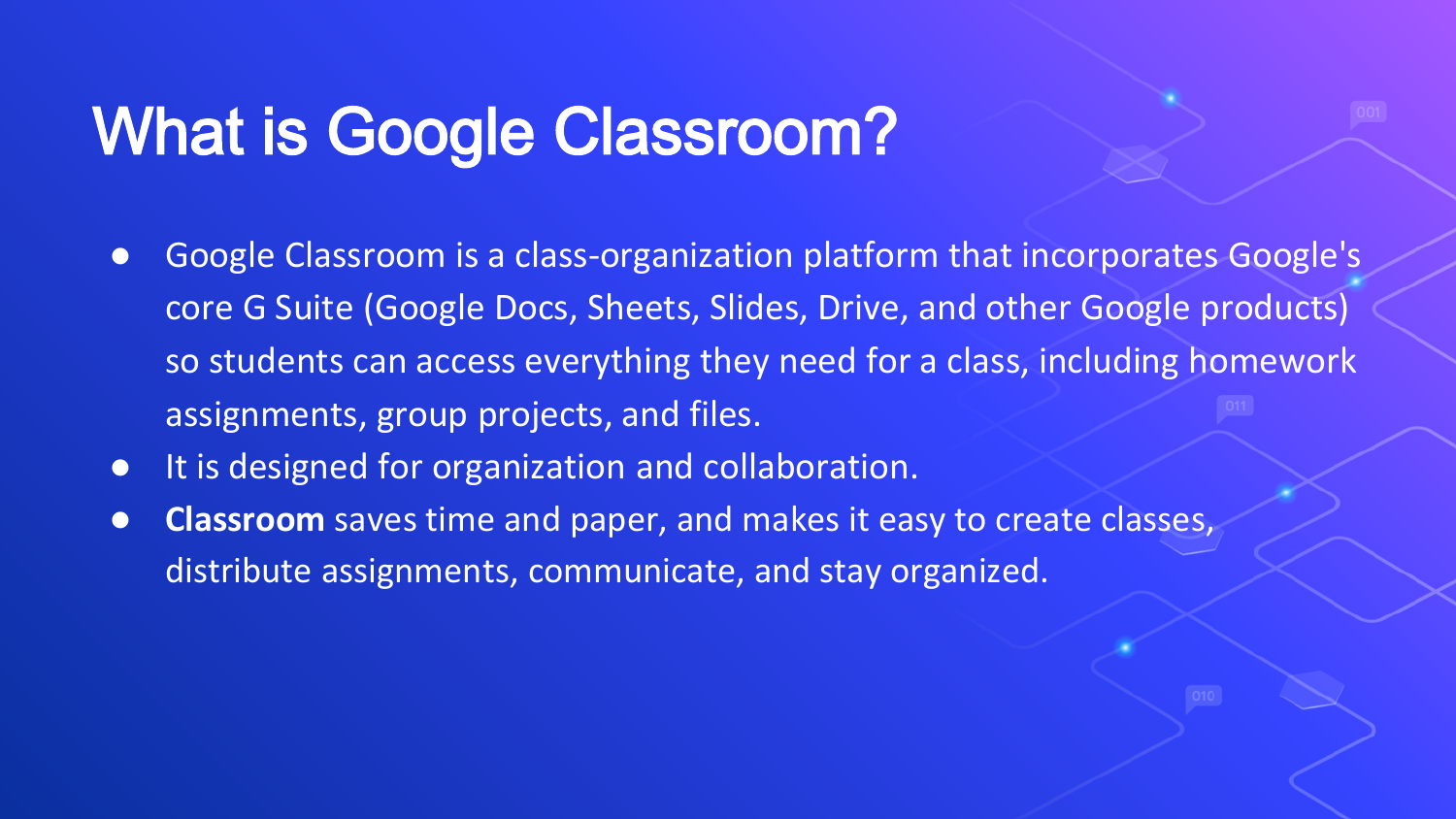#### Accessing Google Classroom

- Go to classroom.google.com
- Sign in with the student's ID number @chclc.org
- You can join a class with:
	- \* A class link—Your teacher sends you the link.
	- \* A class code—Your teacher sends or tells you the class code.
	- \* An email invite—Your teacher sends you the invite. [Google Help Center](https://support.google.com/edu/classroom/answer/6020297?co=GENIE.Platform%3DDesktop&hl=en)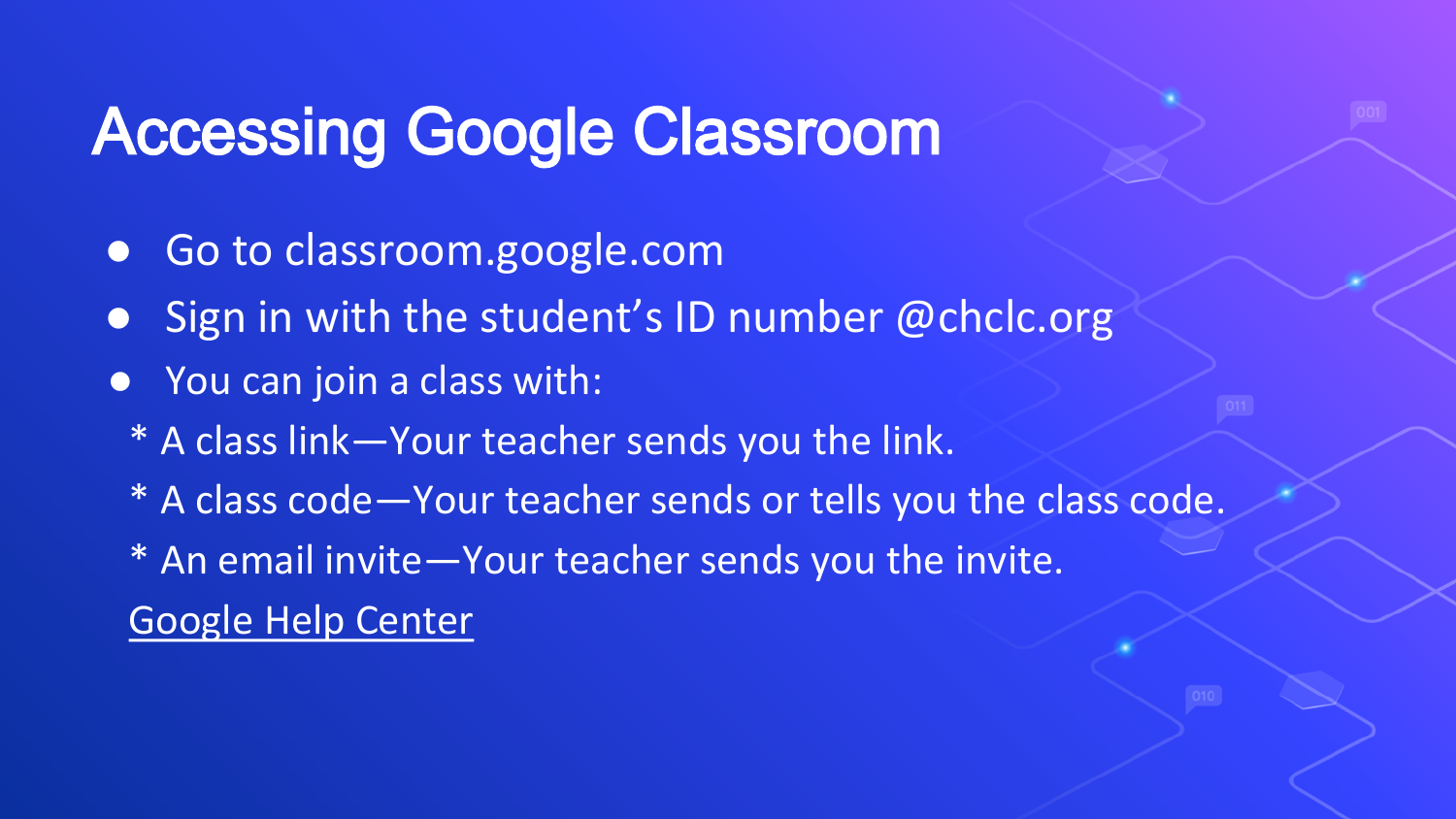#### How Do We Navigate Google Classroom?

Once they enter a classroom, students find three tabs at the top of the page.

- The **Stream tab** can be compared to an interactive workbook. It's an outline of the course and an announcement page with a full overview of homework, assignments, and any other posts the teacher adds.
- The **Classwork tab** stores all your child's assignments. Here, they'll see each assignment that's been added by their teacher. When they click on a task, they'll get the due date, details, resources needed, and status of the assignment. Students also can turn in their work here once it's completed. They can add files or create slideshows and images to be submitted.
- The **People tab** shows all the teachers and students in the classroom. It's also a place where students can communicate directly with one another or their teacher.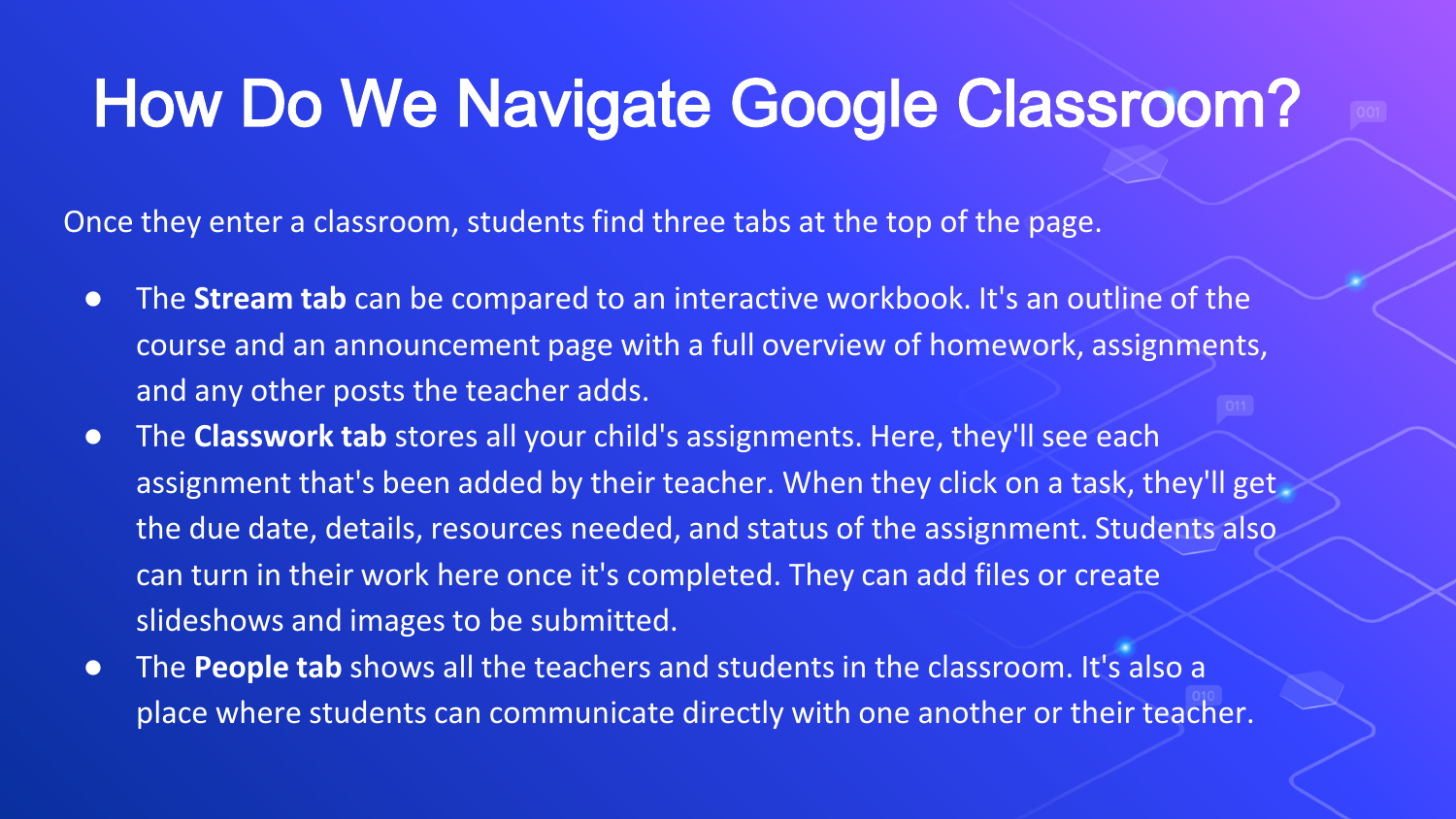### View of the "Stream" and "Classwork" **Sections**



When following the "Stream," you may find daily announcements and updates to the



adily anticallective the appeares to the more when following the "Classwork" section, you might Google Classroom notice teachers post assignments by topic.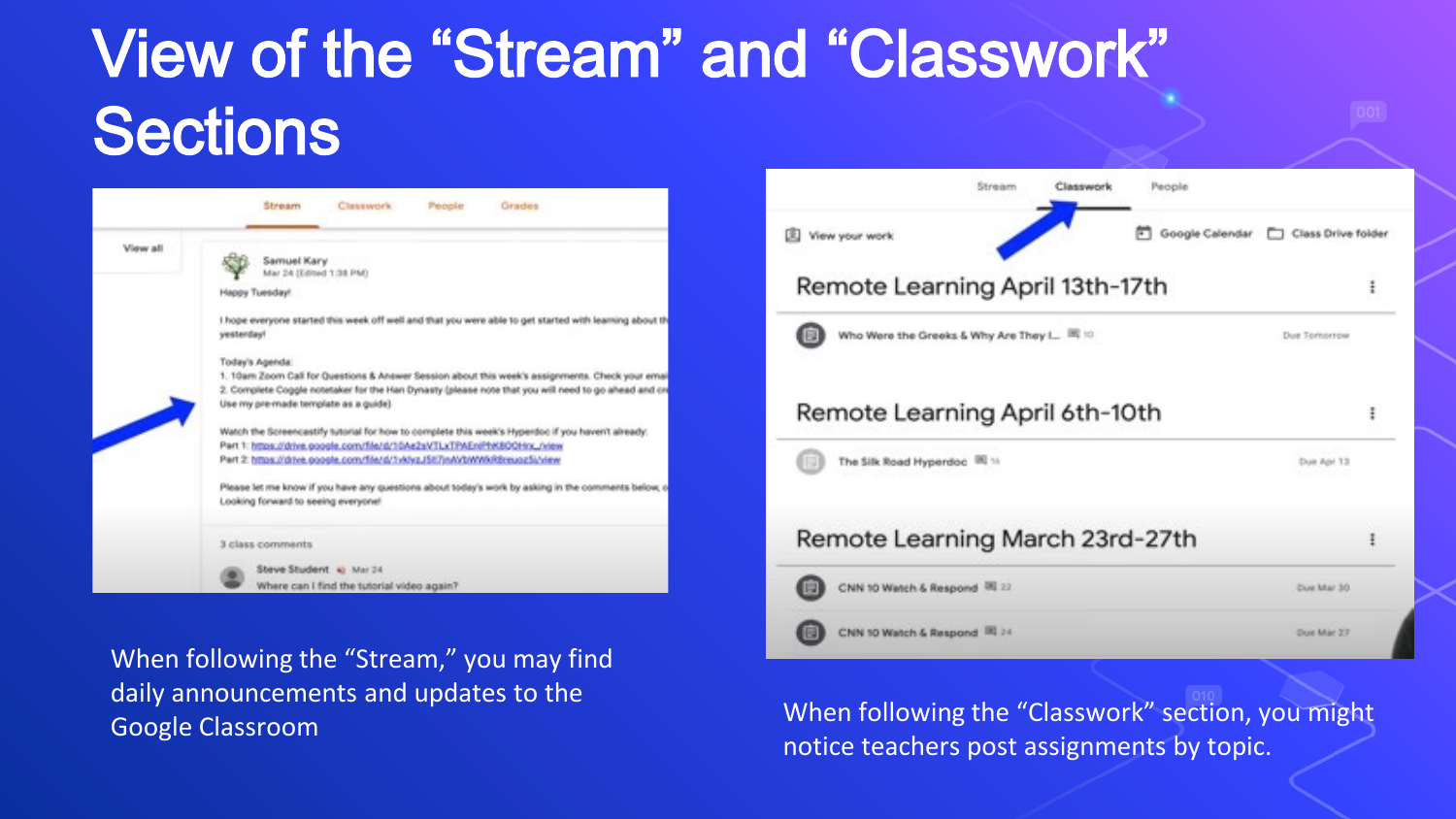## Can My Child Access Google Classroom on Other Devices?

Like all the other Google apps available, your student can access the full functionality of Google Classroom from virtually any device. Just be sure to add the other essential Google apps needed for success to their devices, like Google Calendar, Google Docs, and Google Drive.



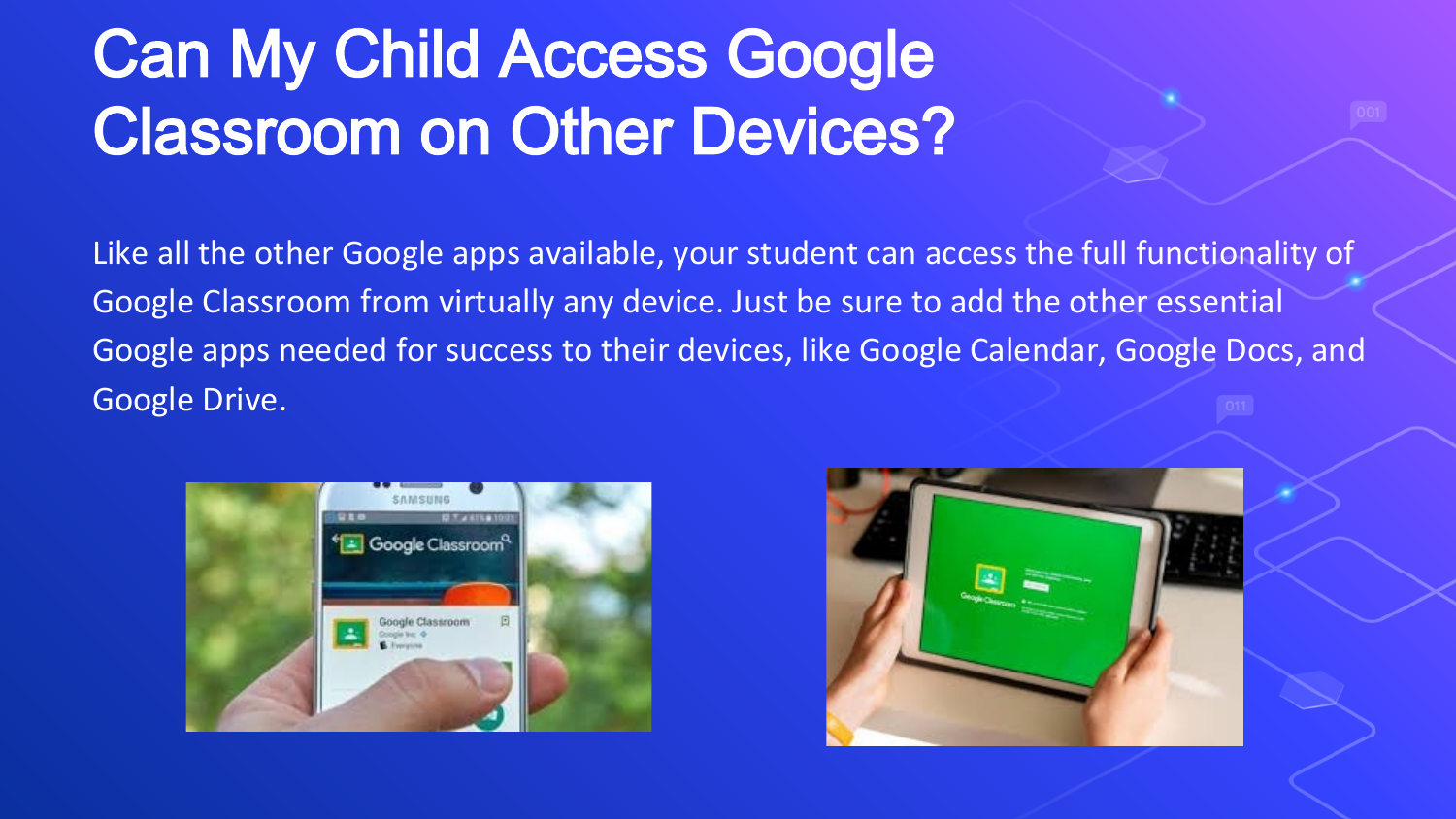## How Can I Keep My Child Organized with Google Classroom?

If you are looking at your Google Classroom homepage, click on the three lines to reveal the link for the **To-Do List**.

Once you click on that To-do heading, all activities that have been assigned will appear in order of due date.

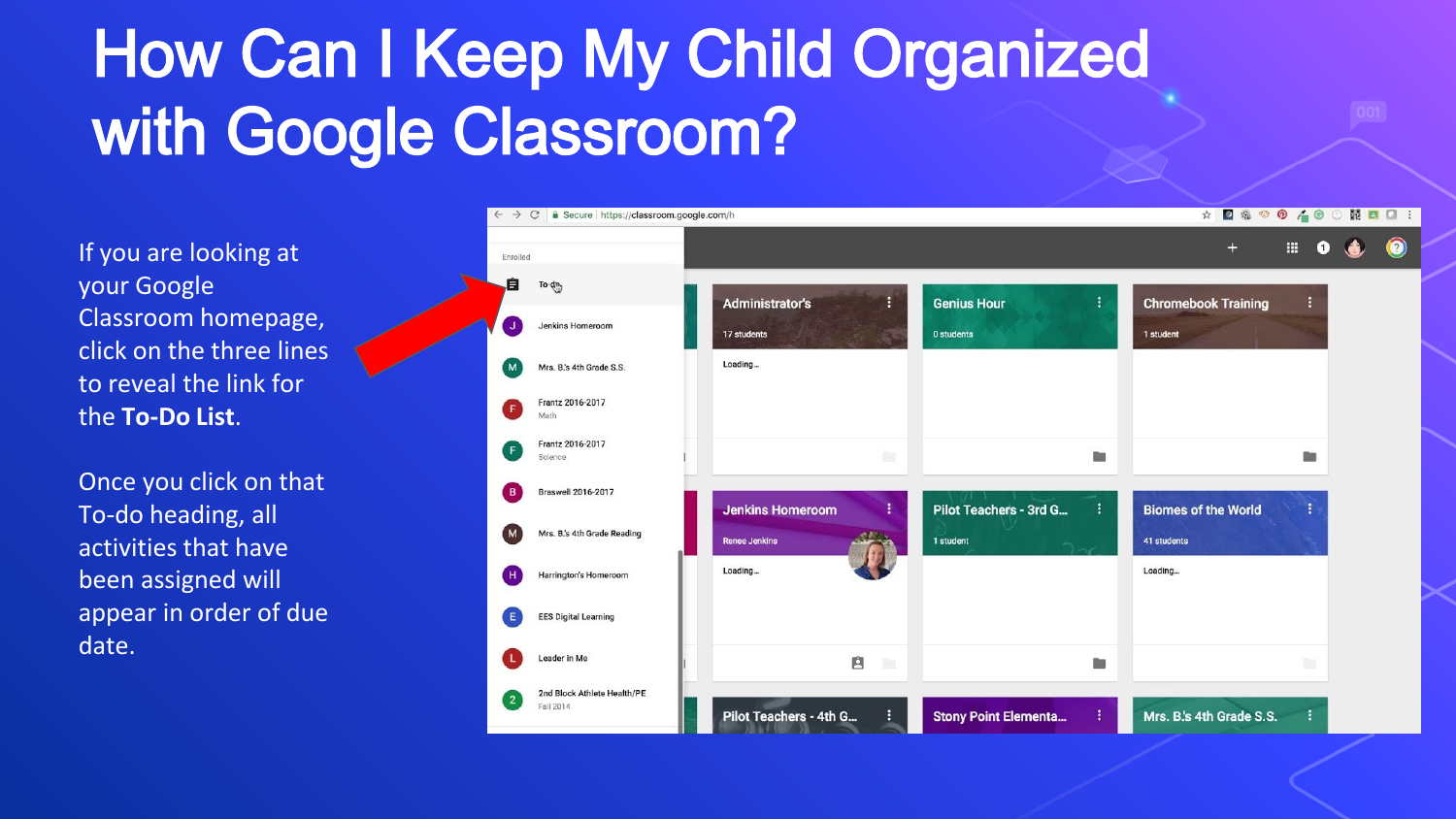### How Can I Keep My Child Organized with Google Classroom?

|                      | $\leftarrow$ $\rightarrow$ C a classroom.google.com/h |                       |  | $\equiv$ Calendar |               |                       |           |                       |                                 |  |
|----------------------|-------------------------------------------------------|-----------------------|--|-------------------|---------------|-----------------------|-----------|-----------------------|---------------------------------|--|
| III Apps             |                                                       |                       |  |                   | All classes * |                       |           | Apr 12 - Apr 18, 2020 | $\boldsymbol{y}$                |  |
| $\omega$             | Classes                                               |                       |  |                   |               |                       |           |                       |                                 |  |
| $\Box$               | Calendar                                              | Huma                  |  |                   | Sun<br>12     | Mon<br>13             | Tue<br>14 | Wed<br>15             | Thu:<br>16                      |  |
| Enrolled:            |                                                       | Cohorts 6<br>Sam Kary |  |                   |               | Assignment: The Silk. |           |                       | <b>Assignment</b> , Red Scarf   |  |
| 由                    | To-do                                                 | Due tomor<br>Who Were |  |                   |               | Road Hyperdoc         |           |                       | Girl Documentary &<br>Notetaker |  |
| Œ                    | Learning Seminar with Mr. Kary<br>Cohorte 6.1 & 6.2   |                       |  |                   |               |                       |           |                       |                                 |  |
| O                    | Humanities with Mr. Kary<br>Cohorts 6.1 & 6.2         |                       |  |                   |               |                       |           |                       |                                 |  |
| $\qquad \qquad \Box$ | Archived classes                                      |                       |  |                   |               |                       |           |                       |                                 |  |
| ⊛                    | Settings                                              |                       |  |                   |               |                       |           |                       |                                 |  |

From the main Google Classroom page, students can also click on "Calendar" to see a calendar view of upcoming assignments and due dates.

There is also a calendar feature within each individual Google Classroom your child might be assigned.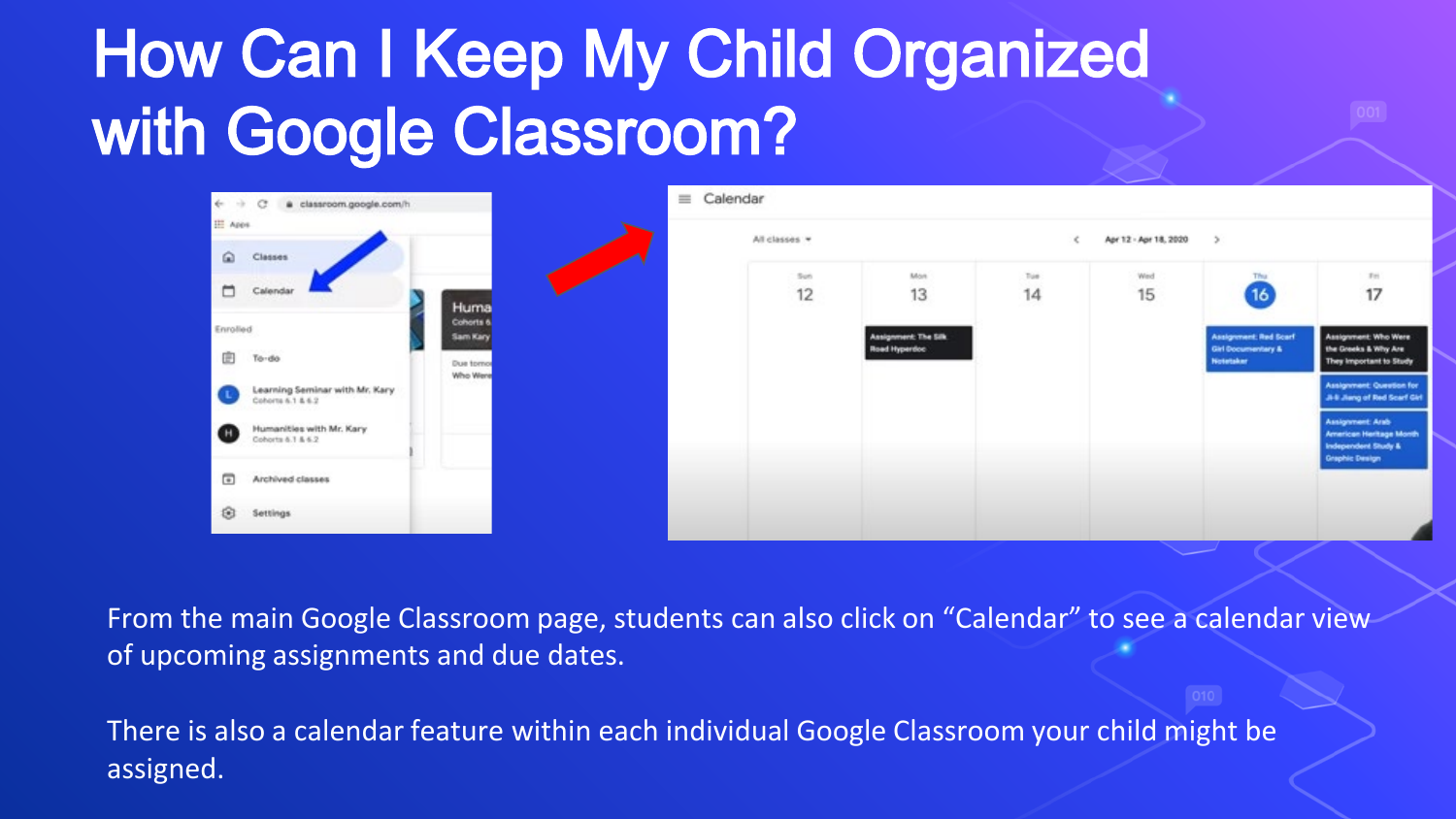# What Does An Assignment Look Like?

When students click on an assignment, they may notice files already posted for them to complete. They can also upload or attach work here. In addition, they can leave a class or private comment.